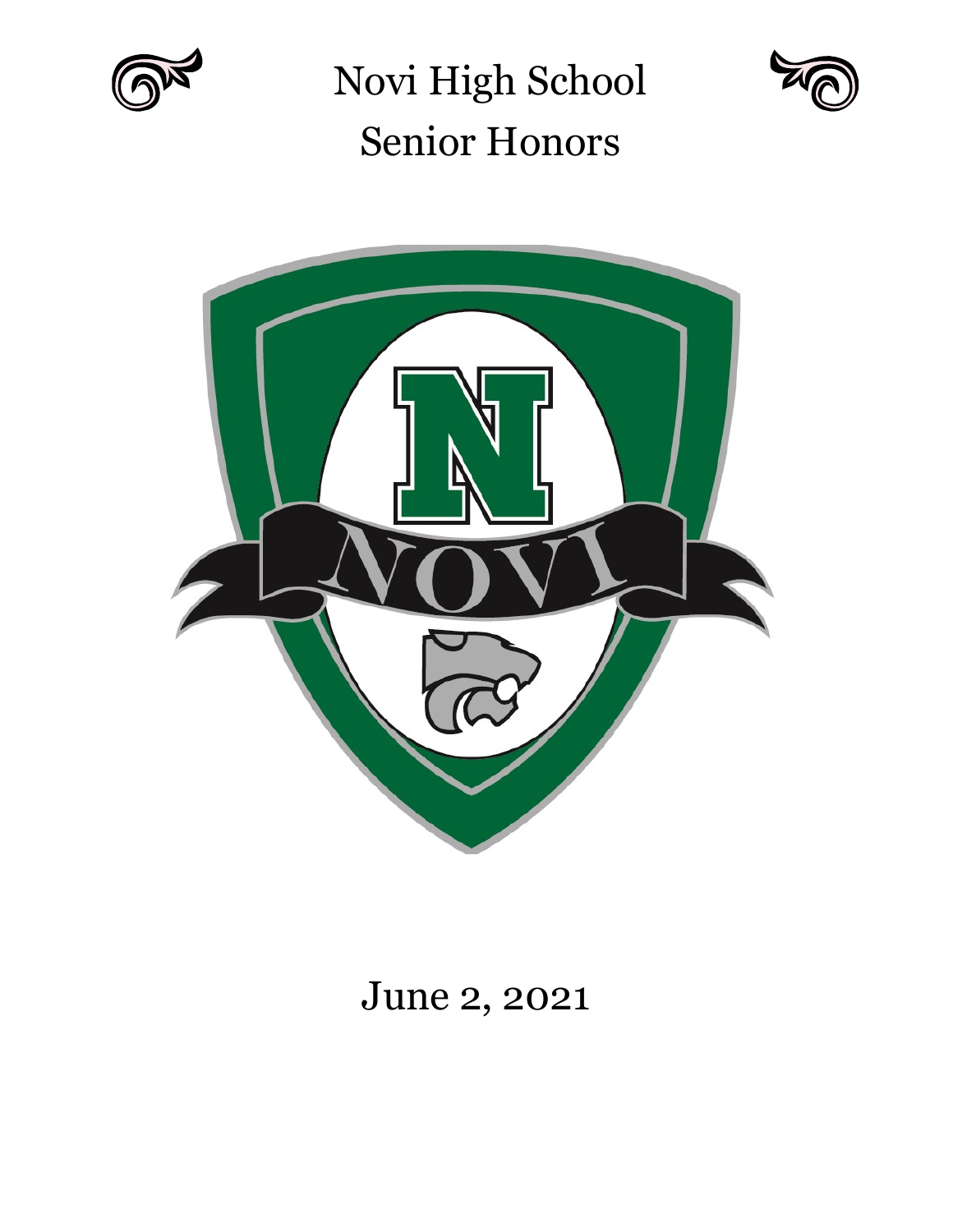#### **Class Officers**

| *President_     | Leah George |
|-----------------|-------------|
| *Vice President | Jenya Patel |
| Secretary       | Elena Elkin |
| Treasurer       | Rohan Patel |
|                 |             |

*\*Board of Education Student Representatives*

#### **Student Council Executive Board**

Emma Putti, President; Taylor Nicholsen, Vice President; Grace Price, Vice President; Emily Anderson, Secretary; Miles Brown, Treasurer; Andrew VanGoethem, Treasurer

#### **Student Council Representatives**

Natalia Alejo Garza, Navroop Gill, Megha Gondi, Derek Haggard, Alaina Smythe, Chris Zhang Student Council Sponsor: Rachel Schypinski

#### **Class Advisors**

Gina Bonacorsi, Danielle Crossley

#### **Administration**

| Superintendent                                                           | Dr. Steve Matthews   |
|--------------------------------------------------------------------------|----------------------|
| Assistant Superintendent of Academic Services                            | Dr. Ronald J. Webber |
| Assistant Superintendent of Business and Operations Mr. Gregory McIntyre |                      |
| Assistant Superintendent of Human Resources                              | Dr. Gary Kinzer      |
| Director of Athletics and Physical Education                             | Mr. Brian Gordon     |
| <b>High School Principal</b>                                             | Ms. Nicole Carter    |
| <b>High School Assistant Principal</b>                                   | Ms. Katy Dinkelmann  |
| <b>High School Assistant Principal</b>                                   | Dr. Melissa Jordan   |
| <b>High School Assistant Principal</b>                                   | Mr. Ronald Kane      |
|                                                                          |                      |

#### **Counselors**

 Ms. Erin Boedeker, Ms. Sarah Lephart, Ms. Megan Sergison, Ms. Andrea Tobis, Ms. Lori Ultch, Mr. Michael Zelinski

#### **Board of Education**

| President      | Dr. Danielle Ruskin |
|----------------|---------------------|
| Vice President | Mr. Paul Cook       |
| Secretary      | Mr. Willy Mena      |
| Treasurer      | Ms. Kathy Hood      |
| Trustee        | Ms. Bobbie Murphy   |
| Trustee        | Mr. Tom Smith       |
| Trustee        | Ms. Mary Ann Roney  |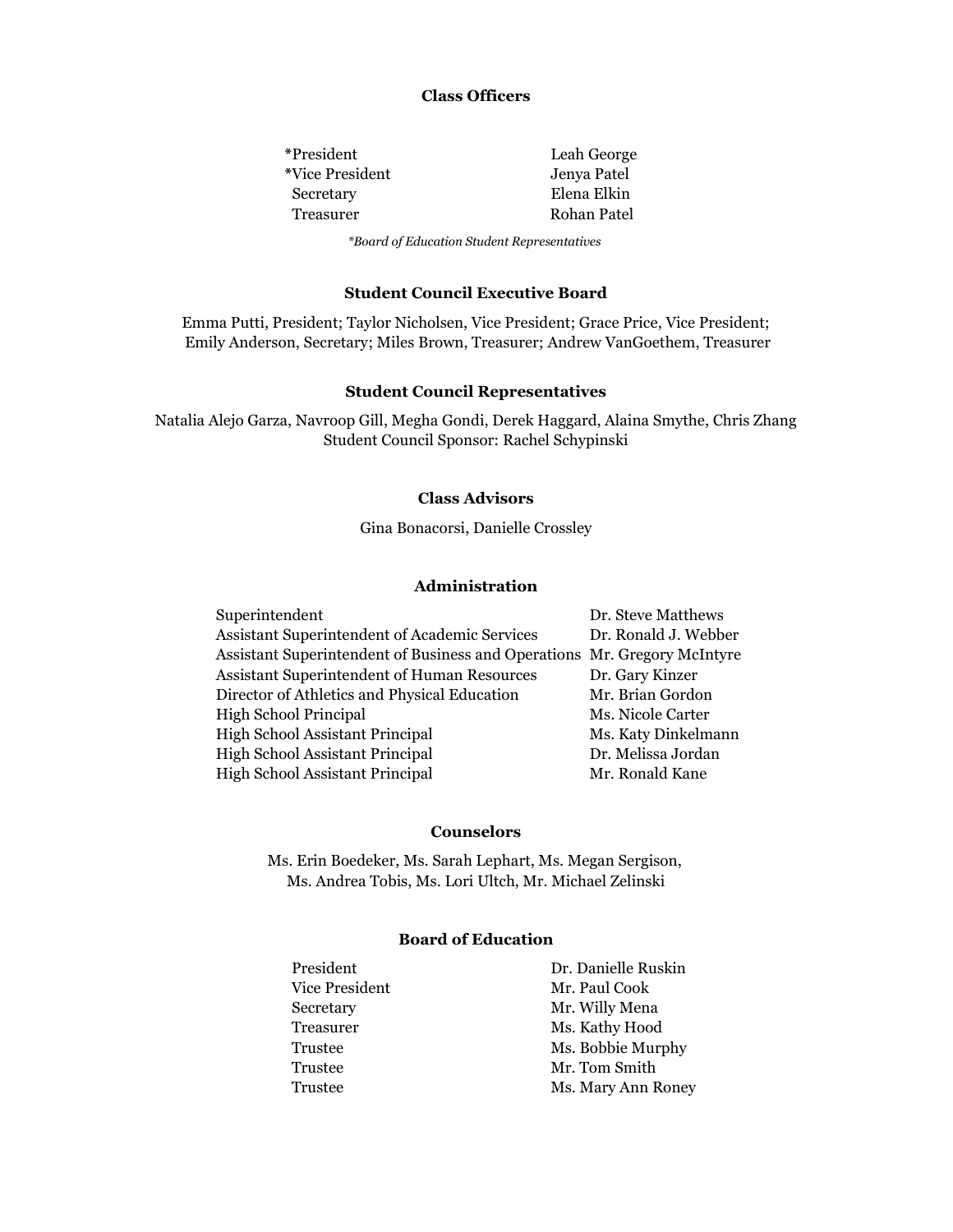#### **Special Acknowledgements**

#### **Faculty Citizenship Award**

Each year the Novi High School faculty votes to honor a senior who has been a model of good conduct and who has contributed positively to the school and Novi community.

Natalia Alejo Garza

#### **Faculty Leadership Award**

Each year the Novi High School faculty votes to honor a senior who has demonstrated outstanding participation and excellent leadership in school activities.

Miles Brown

#### **Service Academy Appointment and Scholarship**

Candidates must meet rigorous academic, athletic, leadership, physical and medical requirements and fulfill a highly competitive written interview and performance admissions process. They also need a Presidential, senatorial or congressional nomination.

United States Naval Academy — Matthew Gustitus

#### **International Baccalaureate Candidates**

The International Baccalaureate® (IB) offers a continuum of international education. The programme encourages both personal and academic achievement, challenging students to excel in their studies and in their personal development. IB Program Sponsors: Ms. Alaina Brown and Mr. Michael Zelinski

> Emilia Breuning, Katherine Dong, Syreeta Khan, Sofia Ruiz, Reshma Shaik, Sarah Yee

#### **Advanced Placement Capstone Candidates**

The Advanced Placement© (AP) Capstone Diploma program offers students the opportunity to develop critical thinking, research, collaboration, time management, and presentation skills necessary for college-level work. AP Capstone Sponsors: Mr. Rod Franchi and Ms. Hattie Maguire

Jishnav Arcota, Ashwin Balaji, Alexandra Buchman, Brevin Buchman, Shreya Chavva, Snehesh Das, Prachi Fozdar, Priyanka Gadam, Annick Gardon, Shanmukh Ghandikota, Anish Gogineni, Aliyah Hirji, Laasya Koduri, Eric Li, Krithika Malayarasan, Tomo Masuda, Ana Cristina Mercado, Uzair Mohammed, Mahek Nasser, Vasudha Nimmagadda, Vikshita Pallerla, Tanvi Pinnamareddy, Ali Hasan Shahab, Harnoor Sidhu, Aditya Sriram, Shrinivas Venkatesan, Arnav Verma, Avani Vinod, Ziqing Wang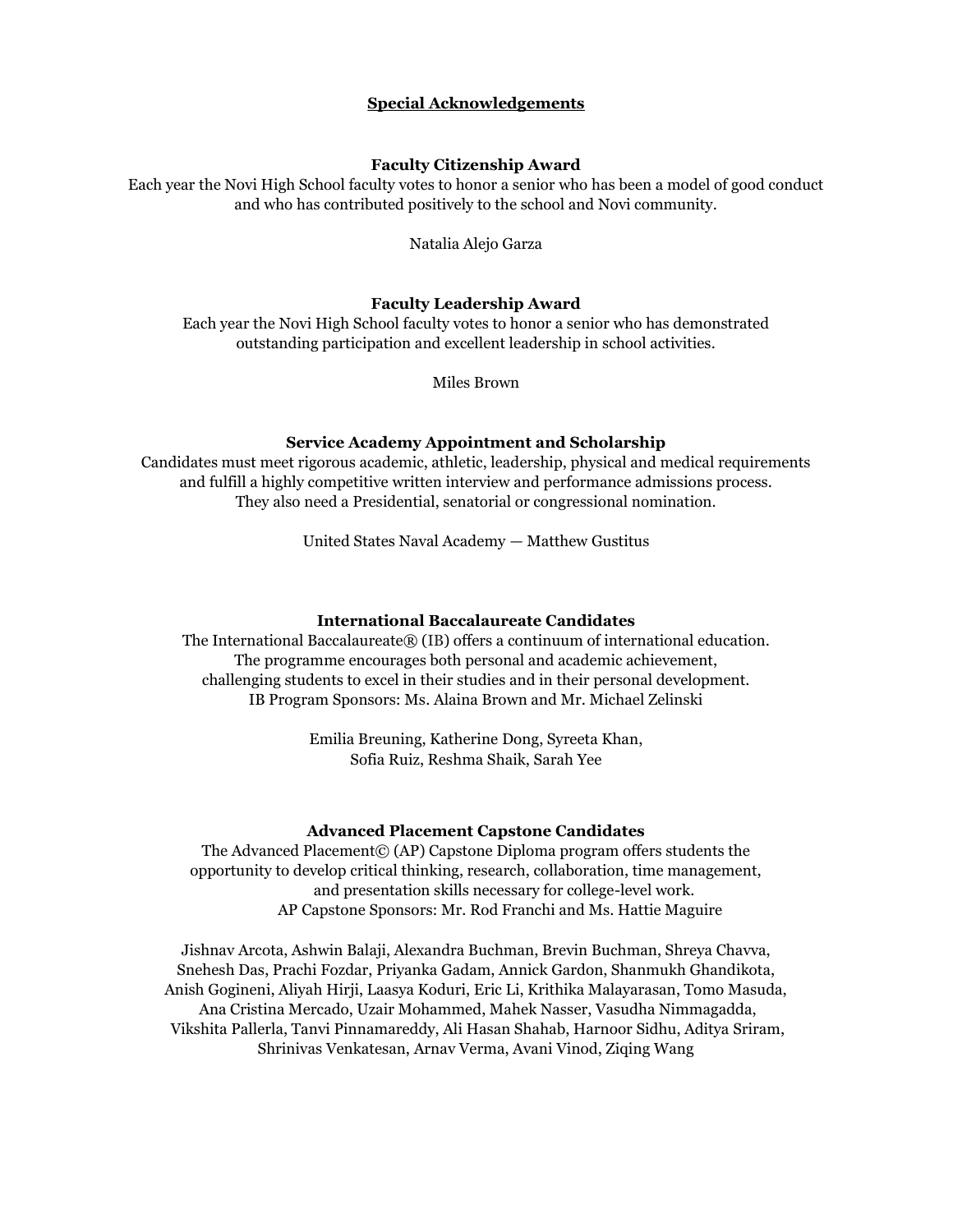#### **Special Awards**

#### **Community Volunteer Service Award**

These students have accumulated the highest total of volunteer hours during four years of high school.

Aliyah Hirji, Eric Li, Andrew Wang

#### **National Merit Finalists**

More than one million U.S. high school students take the PSAT exam in October of their junior year. The PSAT is the qualifying exam for the National Merit Scholarship Program. Approximately 15,000 juniors eventually become National Merit Finalists after completing extensive written applications with their counselors. Finalists represent one-half of one percent of U.S. graduating seniors.

Ashwin Balaji, Ashwin Balaji, Katie Chang, Lisa Dai, Ashwat Dhamotharan, Katherine Dong, Joseph Dougherty, Elena Elkin, Annick Gardon, Pallavi Ghosh, Jacob Huang, Aditya Iyer, Saipranav Janyavula, Waris Khan, Meghana Lanka, Justin Levine, Eric Li, Sunidhi Majalikar, Uzair Mohammed, Varad Mulay, Mahek Nasser, Varun Nimmagadda, Vasudha Nimmagadda, Jenya Patel, Rohan Patel, Sanjit Pingili, Adina Qu, Abhinav Reddy, Alexander Roznowski, Sian Tian, Ritika Tiwary, Shrinivas Venkatesan, Adithi Vijayaraja, Omkar Vodela, Alexander Wan, Irene Wang, Sarah Yee, Brandon Zhang, Chris Zhang

#### **Novi High School Top Scholars**

These top students have achieved a cumulative unweighted GPA of 4.0 and a perfect ACT or SAT score.

> Ashwat Dhamotharan, Anish Gogineni, Yoonseo Lee, Varun Nimmagadda, Alexander Wan, Chris Zhang

#### **U.S. Department of Education Presidential Scholar Semifinalist**

The Federal Presidential Scholar program, established by executive order of the President of the United States in 1964, recognizes and honors some of our nation's most distinguished graduating high school seniors based on their ACT/SAT scores and other academic criteria.

Varun Nimmagadda

#### **WXYZ-TV Brightest & Best Representative**

The Novi High School senior selected has the highest numerical score using a mathematical formula including cumulative grade point average, ACT/SAT scores, and number of IB/AP coursework.

Alexander Wan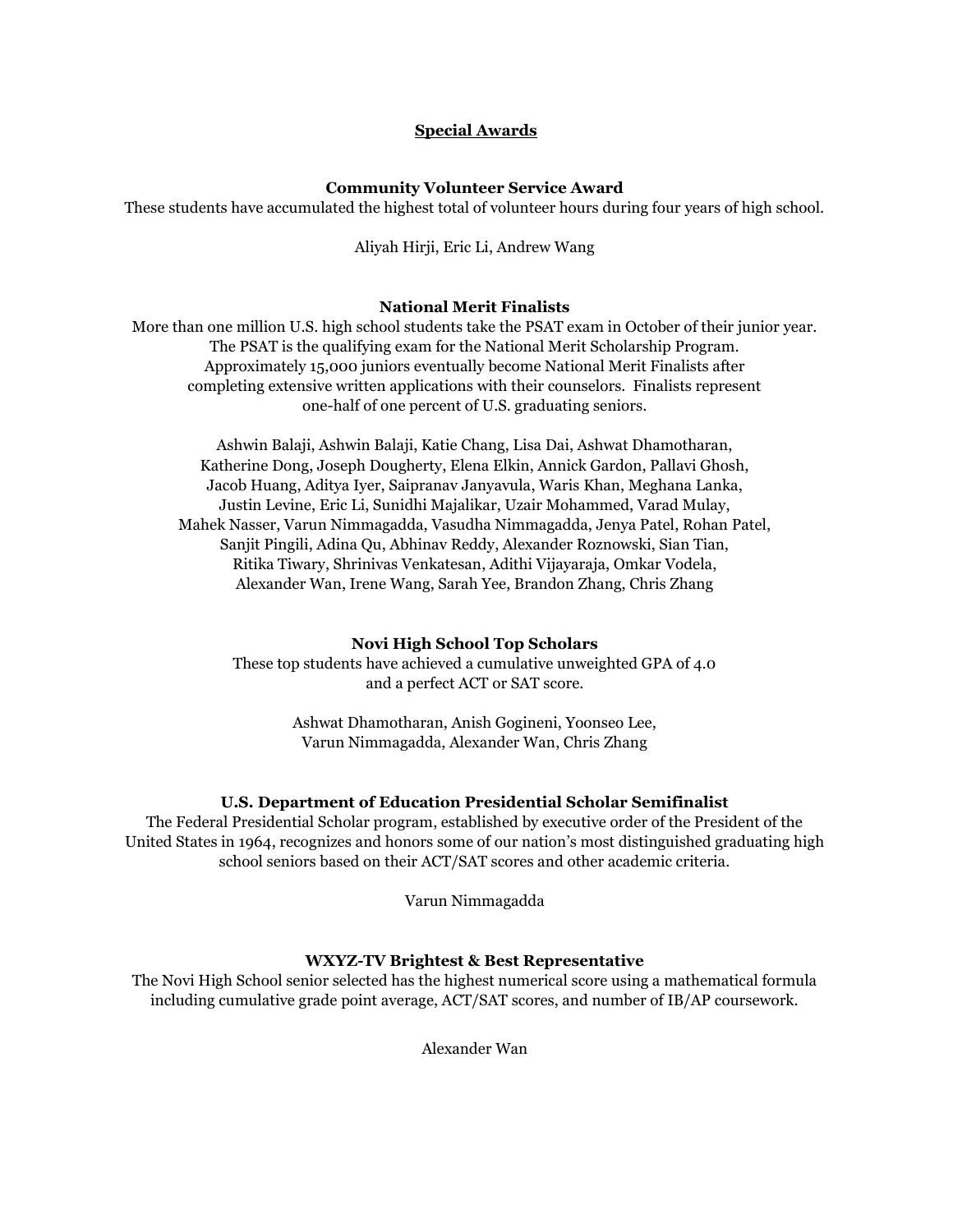# **Departmental Awards**

| <b>Department</b>                       | <b>Recipient</b>                                                                                                                                                                                             |  |  |
|-----------------------------------------|--------------------------------------------------------------------------------------------------------------------------------------------------------------------------------------------------------------|--|--|
| <b>Business</b>                         |                                                                                                                                                                                                              |  |  |
| Accounting                              | Rei McCreight                                                                                                                                                                                                |  |  |
| Finance                                 | Michael Kirkman                                                                                                                                                                                              |  |  |
| <b>DECA</b>                             | Annick Gardon, Leah George,<br>Anna Ho, Jacob Huang, Varad Mulay,<br>Varun Nimmagadda, Abhinav Reddy,<br>Chris Zhang                                                                                         |  |  |
| Department                              | Varad Mulay                                                                                                                                                                                                  |  |  |
| <b>Work Based Learning</b>              | Alexa Onisko, Abbey Pheiffer                                                                                                                                                                                 |  |  |
| <b>Career &amp; Technical Education</b> | Alexander Vargas                                                                                                                                                                                             |  |  |
| <b>English</b>                          |                                                                                                                                                                                                              |  |  |
| Department                              | Justin Levine, Emily McNichol, Maansi Nema                                                                                                                                                                   |  |  |
| Newspaper                               | Isabelle Raudszus, Jason Smith                                                                                                                                                                               |  |  |
| <b>Television Broadcasting</b>          | Tomo Masuda                                                                                                                                                                                                  |  |  |
| Yearbook                                | Joy Spann, Kavya Vinodkumar, Rachael Wexler                                                                                                                                                                  |  |  |
| <b>English as a Second Language</b>     | Mohammad Al Sharaabi,<br>Ana Carolina Coimbra, Mutian Dou,<br>Kimberly Ramirez-Martinez, Sofia Ruiz,<br>Danna Torres Morales                                                                                 |  |  |
| <b>Family and Consumer Sciences</b>     | Leah Popyk, Carly Summers                                                                                                                                                                                    |  |  |
| <b>Fine and Performing Arts</b>         |                                                                                                                                                                                                              |  |  |
| Art<br><b>Outstanding Artist</b>        | Avy Fimiani (Ceramics),<br>Rei McCreight (Digital Imaging),<br>Shrita Patel (Painting),<br>Sian Tian (Drawing),<br>Alexander Wan (Graphic Design),<br>Selena Wang (Jewelry),<br>Jungwoo Yang (IB Visual Art) |  |  |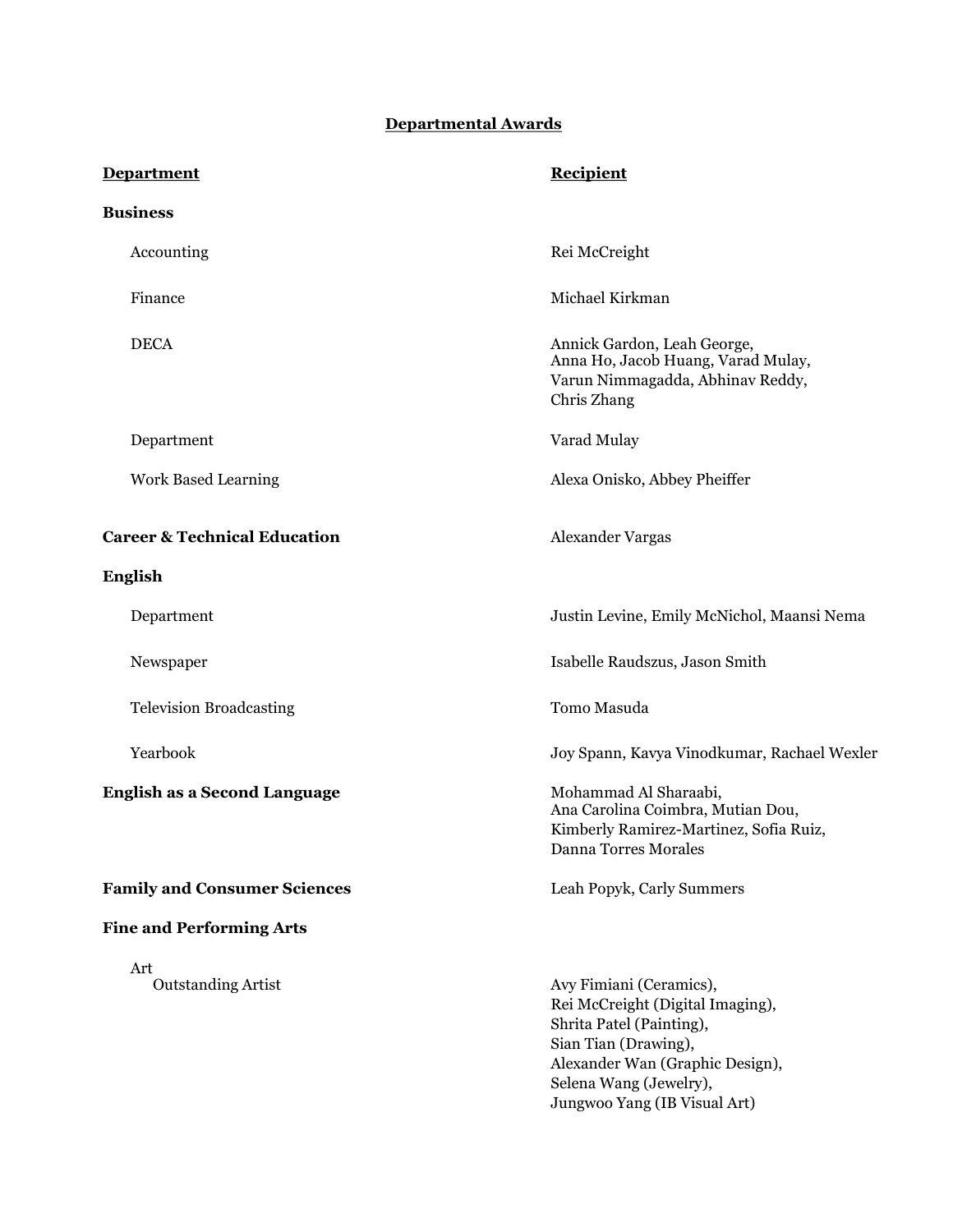# **Departmental Awards (continued)**

# **Department** Recipient

Saamanthy Rajenthiran

# **Fine and Performing Arts (continued)**

| <b>Band</b><br>Director's Award                    | Alice Lee, Yoonseo Lee                                                                                                                                                                                                                                                                                                                                                                                          |
|----------------------------------------------------|-----------------------------------------------------------------------------------------------------------------------------------------------------------------------------------------------------------------------------------------------------------------------------------------------------------------------------------------------------------------------------------------------------------------|
| John Philip Sousa Award                            | Nicholas Youmans                                                                                                                                                                                                                                                                                                                                                                                                |
| Louis Armstrong Jazz Award                         | Kailen Hsieh                                                                                                                                                                                                                                                                                                                                                                                                    |
| <b>Choral Music</b><br><b>Outstanding Musician</b> | Sahana Raja, Saamanthy Rajenthiran                                                                                                                                                                                                                                                                                                                                                                              |
| <b>Outstanding Leadership</b>                      | Riya Bhivare, Somi Bollavaram,<br>Caleb Bosel, Calvin-Jaden Cabansag,<br>Sujith Cherukuri, Tessa Dunn,<br>Christian Edwards, Prachi Fozdar,<br>Vanessa Johnson, Shruthi Kanala,<br>Marissa Kuzma, Ana Cristina Mercado,<br>Stephanie Most, Achint Nagra,<br>Mahek Nasser, Vikshita Pallerla,<br>Jenya Patel, Rohan Patel, Anthony Paulk,<br>Amrita Prabhakar, Laziza Sobirova,<br>Andrew Stewart, Carly Summers |
| Dance<br><b>Exceptional Leadership Award</b>       | Nicholas Farris                                                                                                                                                                                                                                                                                                                                                                                                 |
| <b>Musical Theatre</b>                             | Pasadena Harris, Ana Cristina Mercado,<br>Sahana Raja                                                                                                                                                                                                                                                                                                                                                           |
| Orchestra<br>National School Orchestra Award       | Nanami Takahashi                                                                                                                                                                                                                                                                                                                                                                                                |
| Director's Award                                   | Pasadena Harris                                                                                                                                                                                                                                                                                                                                                                                                 |
| Theatre                                            | Calvin-Jaden Cabansag, Tessa Dunn,                                                                                                                                                                                                                                                                                                                                                                              |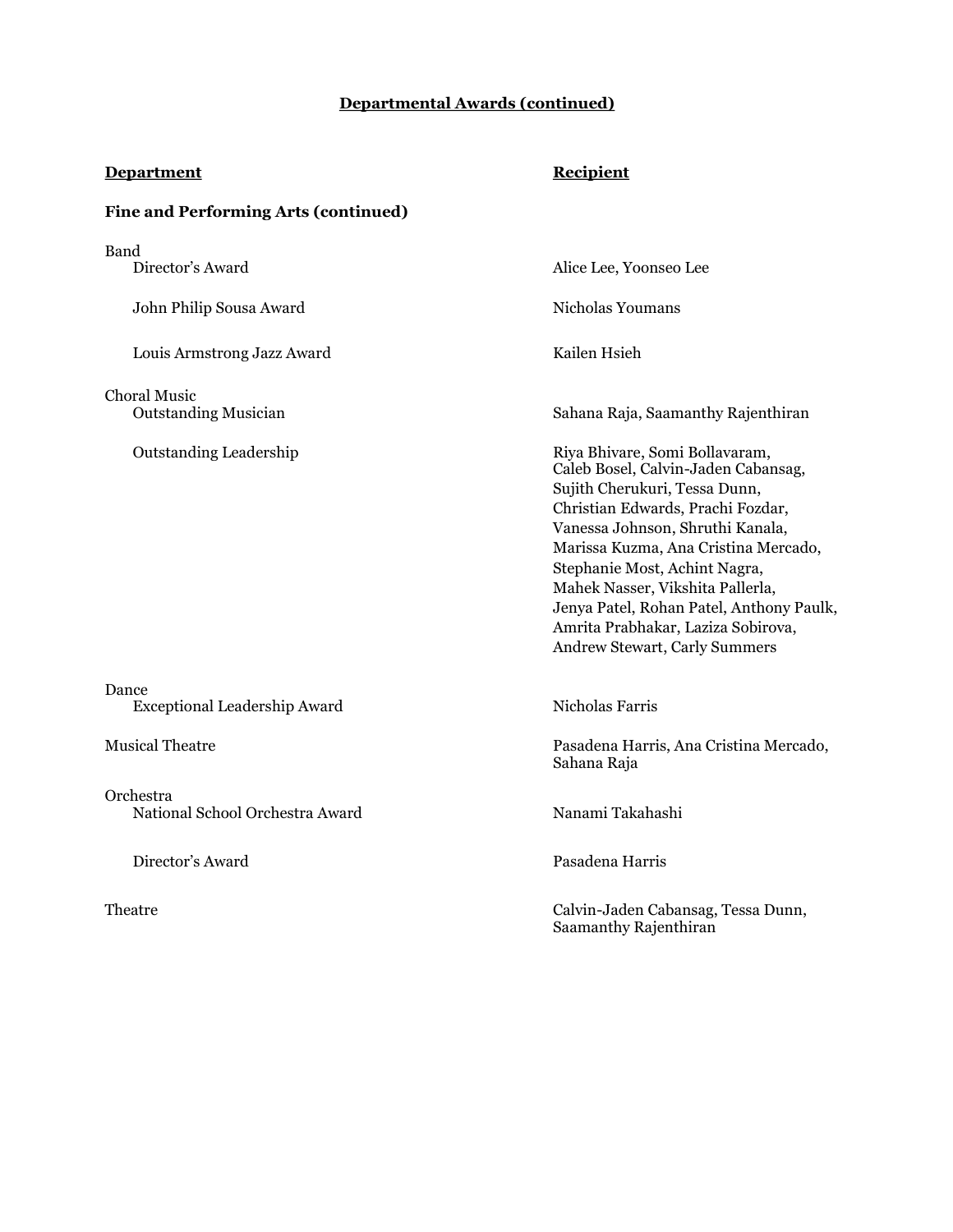## **Departmental Awards (continued)**

| <b>Department</b>                       | <b>Recipient</b>                                           |  |
|-----------------------------------------|------------------------------------------------------------|--|
| <b>Mathematics</b>                      | Justin Levine, Nanami Takahashi                            |  |
| <b>Oakland Schools Technical Campus</b> |                                                            |  |
| Machining                               | Ryan Kosmowski                                             |  |
| <b>Physical Education</b>               |                                                            |  |
| <b>Wildcat Female Athlete</b>           | Elizabeth Babcock, Abbey Pheiffer                          |  |
| <b>Wildcat Male Athlete</b>             | Miles Brown, Issac Gibbs                                   |  |
| <b>Pursuit of Excellence Award</b>      | Emily Dai, Jose "Mane" Martinez-Gutierrez                  |  |
| <b>Science</b>                          | Katherine Dong, Pranav Kancherla                           |  |
| <b>Social Studies</b>                   | Nanami Takahashi, Jordyn Thomas,<br>Sarah Yee              |  |
| <b>World Language</b>                   |                                                            |  |
| French                                  | Sujit Lakshmikanth, Humza Salim,<br>Ziqing Wang, Sarah Yee |  |
| German                                  | Natalia Alejo Garza, Sofia Ruiz,<br>Shreya Sampath         |  |
| Japanese                                | Rei McCreight, Anthony Oo, Raymond Wu                      |  |
| Spanish                                 | Emilia Breuning, Joseph Dougherty,<br>Aliyah Hirji         |  |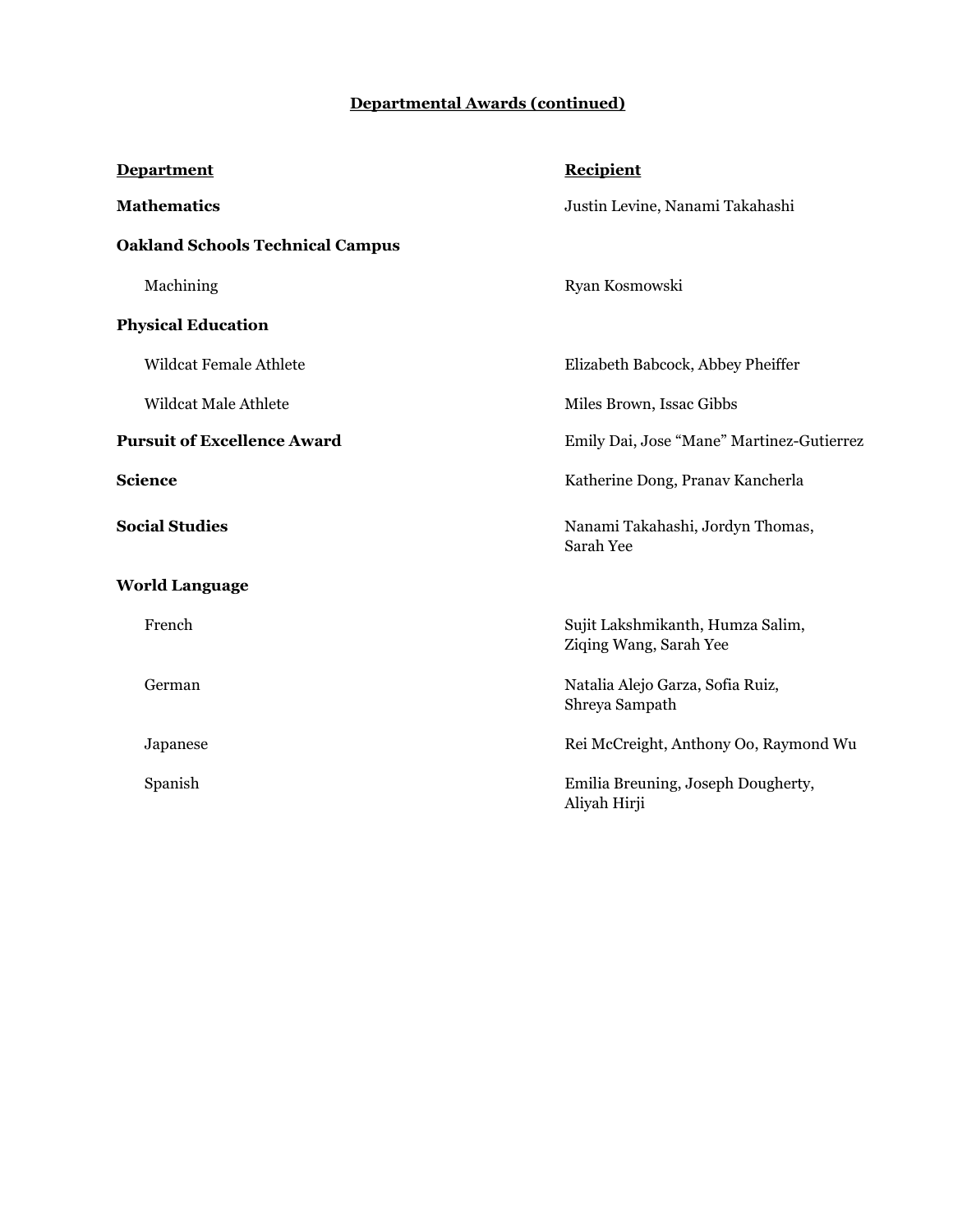#### **Class Academic Honors**

#### **Summa Cum Laude (3.9450 - 4.0000)**

Isabel Acosta Alice Conner Shanmukh Ghandikota Anirudh Karnam Tomo Masuda John Press Sian Tian Shiori Akutsu Makenzy Cook Pallavi Ghosh Johnny Keeter Liam McCarthy Grace Price Ritika Tiwary Natalia Alejo Garza Gabrielle Cummings Navroop Gill Syreeta Khan Rei McCreight Adina Qu Andrew VanGoethem Sydney Anderson Lisa Dai Anish Gogineni Michael Kirkman Alexandria McQueen Sahana Raja Shrinivas Venkatesan Elizabeth Babcock Snehesh Das Kishan Goli Laasya Koduri Uzair Mohammed Maxwell Rallis Adithi Vijayaraja Ashwin Balaji Emily Delfino Matthew Gustitus Ryan Kosmowski Varad Mulay Abhinav Reddy Omkar Vodela Ashwin Balaji Ashwat Dhamotharan Jackson Harrell Dushan Kovacevic Madhurima Nath Alexander Roznowski Alexander Wan Mariana Barros Caitlin Dolin Aliyah Hirji Sujit Lakshmikanth Maansi Nema Mackenzie Rzepka Alexander Wang Ujjawal Beniwal Katherine Dong Jonah Hood-Blaxill Meghana Lanka Varun Nimmagadda Humza Salim Irene Wang Riya Bhivare Mutian Dou Shugo Hosokawa Alice Lee Vasudha Nimmagadda Shreya Sampath Selena Wang Miles Brown Joseph Dougherty Jacob Huang Hyeonju Lee Chloe Ogden Vandan Shah Ziqing Wang Eva Burns Megan Douglas Hamza Hussain Yoonseo Lee Vikshita Pallerla Albert Shim Marvin Wu Calvin-Jaden Cabansag Tessa Dunn Aditya Iyer Justin Levine Hope Park Eddie Shimazaki Ito Raymond Wu Helena Cako Elena Elkin Laya Iyer Yifan Liu Jenya Patel Aditya Sriram Lilly Yanke Harshita Challa Prachi Fozdar Saipranav Janyavula Sunidhi Majalikar Rohan Patel Mya Suarez Sarah Yee Katie Chang Priyanka Gadam Elle Jenkins Sanjana Mallavaram Sanjit Pingili Sakura Suzuki Nicholas Youmans Shreya Chavva Annick Gardon Rachel Jennings Rushil Mantripragada Yash Potdukhe Larissa Tacaoca Honda Brandon Zhang Borna Chowdhury Aaron George Pranav Kancherla Timothy Mao Amrita Prabhakar Nanami Takahashi Chris Zhang Ana Carolina Coimbra

#### **Magna Cum Laude (3.7450 - 3.9400)**

Bill Chen Sarah Griffith Waris Khan

Areena Chavda Issac Gibbs Maria Khalilova Stephanie Most Tanvi Pinnamareddy Sofia Sebova Seojin Yoo

**Cum Laude (3.4450 - 3.7444)**

Aparna Anand Kaushik Chinnam Sakura Haraguchi Zaina Khan Kira Mruk Rishika Pinreddy Ali Hasan Shahab Emily Anderson Manal Choudhry Pasadena Harris Amelia Kim Achint Nagra Evangelia Pispidikis Ayame Shimizu Jishnav Arcota Billy Chu Mason Hibbeln Kaitlyn King Taylor Nicholsen Leah Popyk Kazuya Shintani Alpana Atluri Naomi Daniel Anna Ho Marissa Kuzma Alexa Onisko Miranda Prieur Aryan Singh Jason Aurilia Stephanie Danner Kailen Hsieh Lyza Lash Anthony Oo Rithwik Pulicherla Alaina Smythe Brianna Ayoub Ella Ducato Joshua Huang Eric Li Salma Ossaimee Emma Putti Jordyn Thomas David Barry Serena Fan Ritsuki Itoh Maria Maidens Matthew Pacas-McCarthy Isabelle Raudszus Shruti Veluru Faiyaz Bhuiyan Nicholas Farris Brooke Jedlick Krithika Malayarasan Joshua Padgett Elizabeth Riddering Kavya Vinodkumar Delaney Blanchard Elise Fonda Anya Jiang Ayane Matsui Srushti Pandya Jasmine Roeske Andrew Wang Samhita Bolisetty Gabrielle Fritz Ananya Kamalesh Bria-Joelle Mayes Rishika Paruthi Sofia Ruiz David Wilk Somi Bollavaram Matias Gazzarri Shruthi Kanala Joshua McLees Shrita Patel Jimmy Samson Jenna Woody Alexandra Buchman Leah George Joseph Karr Emily McNichol Alicia Path Ishita Saripalle Christopher Xiang Brevin Buchman Rachel George Konoha Kato Ana Cristina Mercado Abbey Pheiffer Anisha Savarala Sonia Xiang

Yasmeen Abiad Bence Dobos Hikaru Ishibashi Khang Le Nithila Murugan David Rackerby Hope Steffen Mohammad Al Sharaabi Michael Dragoo Parker Jones Chloe Lee Mahek Nasser Roshan Raj Jillian Stewart Kavin Bala Avy Fimiani Bryan Kaempfer HaiLin Li Tanish Nichanametla Saamanthy Rajenthiran Srikar Sureddi Siddhartha Bhattacharya Oliver Fortmann Ashley Kaine Vincent Li Saketh Ogirala Marvan Ramawickrama Jasmine Taweel Emilia Breuning Michael Fraser Karthik Kandikonda Odin Lim Kusumita Paladugu Jolee Reese Danna Torres Morales Diego Burgess Maya Ghaddar Meenakshi Kannan Bryce Lubin Gavin Parenti Kristin Rinkel Arnav Verma Rocco Camilletti Emma Gloetzner Avery Kasanic Constantin Lucas Om Patel Nadiia Rudenko Avani Vinod Sailer Cawood Megha Gondi Julia Katulski Hannah Lucas Srujan Patil Rohun Savanur Amit Wagh Sujith Cherukuri Valeria Grajeda-Lopez Zahreef Kazi Rahul Madan Diksha Pawar Harnoor Sidhu Isiah Washington Jagatjit Clare Adam Gudeman Sarah Kerbrat Santino Marroso Steven Perrine Harjot Singh Billy Wei Valeria Cueto Serrano Hala Haddadin Miriam Klenke Kyla Matthews Akhil Polakampalli Jason Smith Tristan Whalen Om Deshpande Derek Haggard Chloe Kondracki Natalie McCue Tarun Prabhakar Kaylie Snow Jungwoo Yang Antonio Dimovski Brian Han Santhosh Kumar Dionisio McFalda Benjamin Prisby Karen Sole Monique Zak Grace Diroff **Erin Hobbs** Koshiro Kuroiwa Gibson Mumford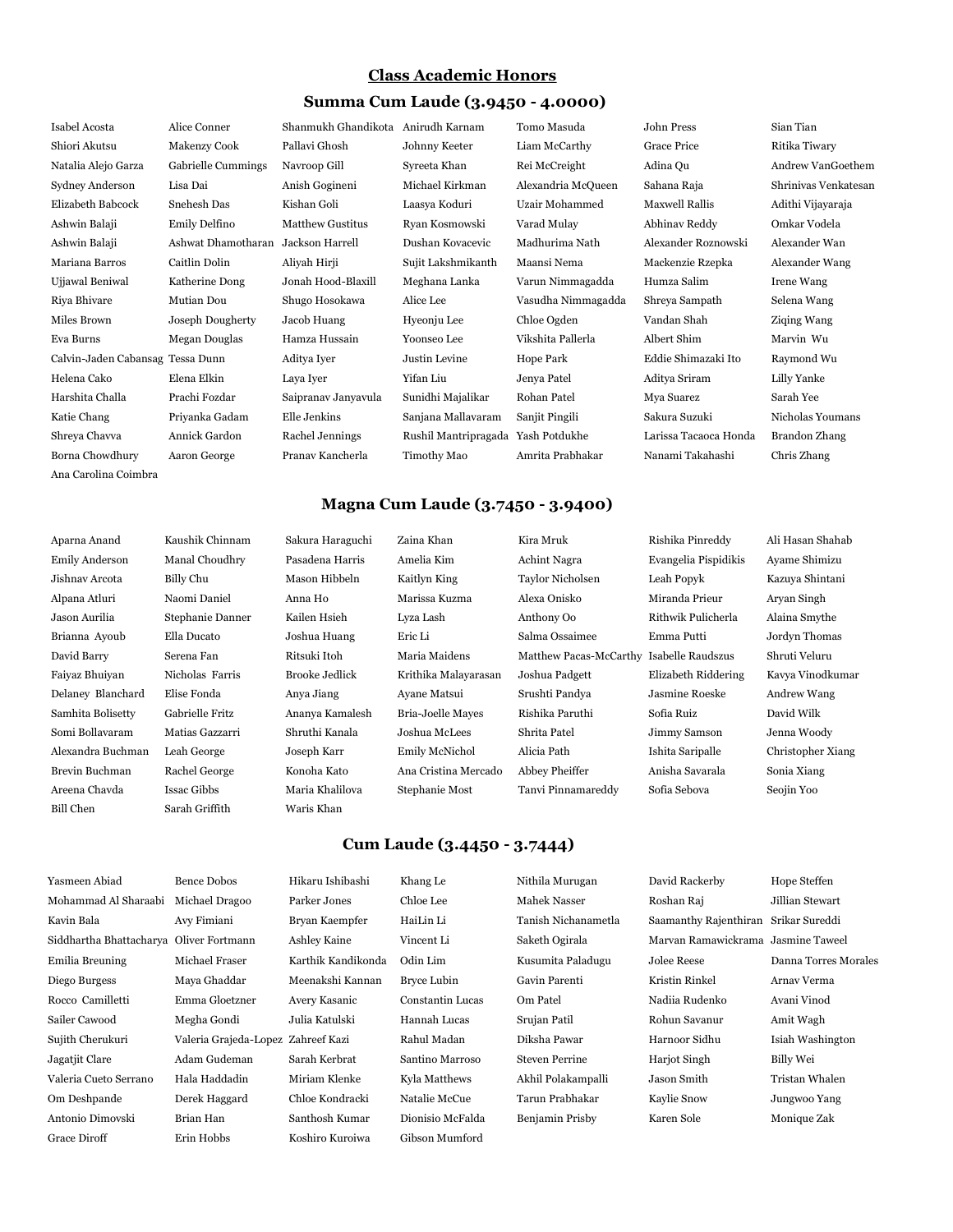#### **A & B Honor Roll**

These students have earned A or B grades in all subjects during high school**.**

| Isabel Acosta                     | Gabrielle Cummings             | Brian Han                       | Lyza Lash                           | Gavin Parenti                   | Eddie Shimazaki Ito   |
|-----------------------------------|--------------------------------|---------------------------------|-------------------------------------|---------------------------------|-----------------------|
| Shiori Akutsu                     | Lisa Dai                       | Jackson Harrell                 | Alice Lee                           | Hope Park                       | Kazuya Shintani       |
| Mohammad Al Sharaabi Naomi Daniel |                                | Pasadena Harris                 | Hyeonju Lee                         | Rishika Paruthi                 | Harnoor Sidhu         |
| Natalia Alejo Garza               | Stephanie Danner               | Mason Hibbeln                   | Yoonseo Lee                         | Jenya Patel                     | Jason Smith           |
| <b>Emily Anderson</b>             | Snehesh Das                    | Aliyah Hirji                    | Justin Levine                       | Rohan Patel                     | Alaina Smythe         |
| Sydney Anderson                   | Emily Delfino                  | Jonah Hood-Blaxill              | Eric Li                             | Shrita Patel                    | Aditya Sriram         |
| Alpana Atluri                     | Ashwat Dhamotharan             | Shugo Hosokawa                  | Odin Lim                            | Alicia Path                     | Mya Suarez            |
| Jason Aurilia                     | <b>Bence Dobos</b>             | Jacob Huang                     | Yifan Liu                           | Abbey Pheiffer                  | Sakura Suzuki         |
| Elizabeth Babcock                 | Caitlin Dolin                  | Joshua Huang                    | Maria Maidens                       | Sanjit Pingili                  | Larissa Tacaoca Honda |
| Ashwin Balaji                     | Katherine Dong                 | Hamza Hussain                   | Sunidhi Majalikar                   | Tanvi Pinnamareddy              | Nanami Takahashi      |
| Ashwin Balaji                     | Mutian Dou                     | Ritsuki Itoh                    | Sanjana Mallavaram                  | Evangelia Pispidikis            | Sian Tian             |
| Mariana Barros                    | Joseph Dougherty               | Aditya Iyer                     | Rushil Mantripragada                | Leah Popyk                      | Ritika Tiwary         |
| David Barry                       | Megan Douglas                  | Laya Iyer                       | Timothy Mao                         | Yash Potdukhe                   | Andrew VanGoethem     |
| Ujjawal Beniwal                   | Michael Dragoo                 | Saipranav Janyavula Tomo Masuda |                                     | Amrita Prabhakar                | Shruti Veluru         |
| Riya Bhivare                      | Ella Ducato                    | <b>Brooke Jedlick</b>           | Bria-Joelle Mayes                   | John Press                      | Shrinivas Venkatesan  |
| Faiyaz Bhuiyan                    | Tessa Dunn                     | Elle Jenkins                    | Liam McCarthy                       | Grace Price                     | Adithi Vijayaraja     |
| Delaney Blanchard                 | Elena Elkin                    | Rachel Jennings                 | Rei McCreight                       | Miranda Prieur                  | Kavya Vinodkumar      |
| Samhita Bolisetty                 | Serena Fan                     | Anya Jiang                      | Emily McNichol                      | Rithwik Pulicherla              | Omkar Vodela          |
| Somi Bollavaram                   | Nicholas Farris                | Bryan Kaempfer                  | Alexandria McQueen                  | Emma Putti                      | Alexander Wan         |
| Miles Brown                       | Elise Fonda                    | Ananya Kamalesh                 | Ana Cristina Mercado                | Adina Qu                        | Alexander Wang        |
| Alexandra Buchman                 | Oliver Fortmann                | Shruthi Kanala                  | Uzair Mohammed                      | David Rackerby                  | <b>Andrew Wang</b>    |
| Brevin Buchman                    | Prachi Fozdar                  | Pranav Kancherla                | Stephanie Most                      | Sahana Raja                     | Irene Wang            |
| Eva Burns                         | Michael Fraser                 | Anirudh Karnam                  | Kira Mruk                           | <b>Maxwell Rallis</b>           | Selena Wang           |
| Calvin-Jaden Cabansag             | Gabrielle Fritz                | Joseph Karr                     | Varad Mulay                         | Marvan Ramawickrama Ziqing Wang |                       |
| Helena Cako                       | Priyanka Gadam                 | Konoha Kato                     | Gibson Mumford                      | Isabelle Raudszus               | Isiah Washington      |
| Harshita Challa                   | Annick Gardon                  | Johnny Keeter                   | Achint Nagra                        | Abhinav Reddy                   | Billy Wei             |
| Katie Chang                       | Matias Gazzarri                | Maria Khalilova                 | Madhurima Nath                      | Elizabeth Riddering             | David Wilk            |
| Areena Chavda                     | Aaron George                   | Syreeta Khan                    | Maansi Nema                         | Kristin Rinkel                  | Jenna Woody           |
| Shreya Chavva                     | Leah George                    | Waris Khan                      | Varun Nimmagadda                    | Jasmine Roeske.                 | Marvin Wu             |
| Bill Chen                         | Rachel George                  | Zaina Khan                      | Vasudha Nimmagadda                  | Alexander Roznowski             | Raymond Wu            |
| Sujith Cherukuri                  | Shanmukh Ghandikota Amelia Kim |                                 | Chloe Ogden                         | Mackenzie Rzepka                | Christopher Xiang     |
| Kaushik Chinnam                   | Pallavi Ghosh                  | Kaitlyn King                    | Saketh Ogirala                      | Humza Salim                     | Sonia Xiang           |
| Manal Choudhry                    | Issac Gibbs                    | Michael Kirkman                 | Alexa Onisko                        | Shreya Sampath                  | Lilly Yanke           |
| Borna Chowdhury                   | Navroop Gill                   | Laasya Koduri                   | Anthony Oo                          | Jimmy Samson                    | Sarah Yee             |
| Billy Chu                         | Anish Gogineni                 | Ryan Kosmowski                  | Salma Ossaimee                      | Rohun Savanur                   | Seojin Yoo            |
| Jagatjit Clare                    | Kishan Goli                    | Dushan Kovacevic                | Matthew Pacas-McCarthy Sofia Sebova |                                 | Nicholas Youmans      |
| Ana Carolina Coimbra              | Sarah Griffith                 | Marissa Kuzma                   | Joshua Padgett                      | Vandan Shah                     | Monique Zak           |
| Alice Conner                      | Adam Gudeman                   | Sujit Lakshmikanth              | Vikshita Pallerla                   | Ali Hasan Shahab                | <b>Brandon Zhang</b>  |
| Makenzy Cook                      | Matthew Gustitus               | Meghana Lanka                   | Srushti Pandya                      | Albert Shim                     | Chris Zhang           |
|                                   |                                |                                 |                                     |                                 |                       |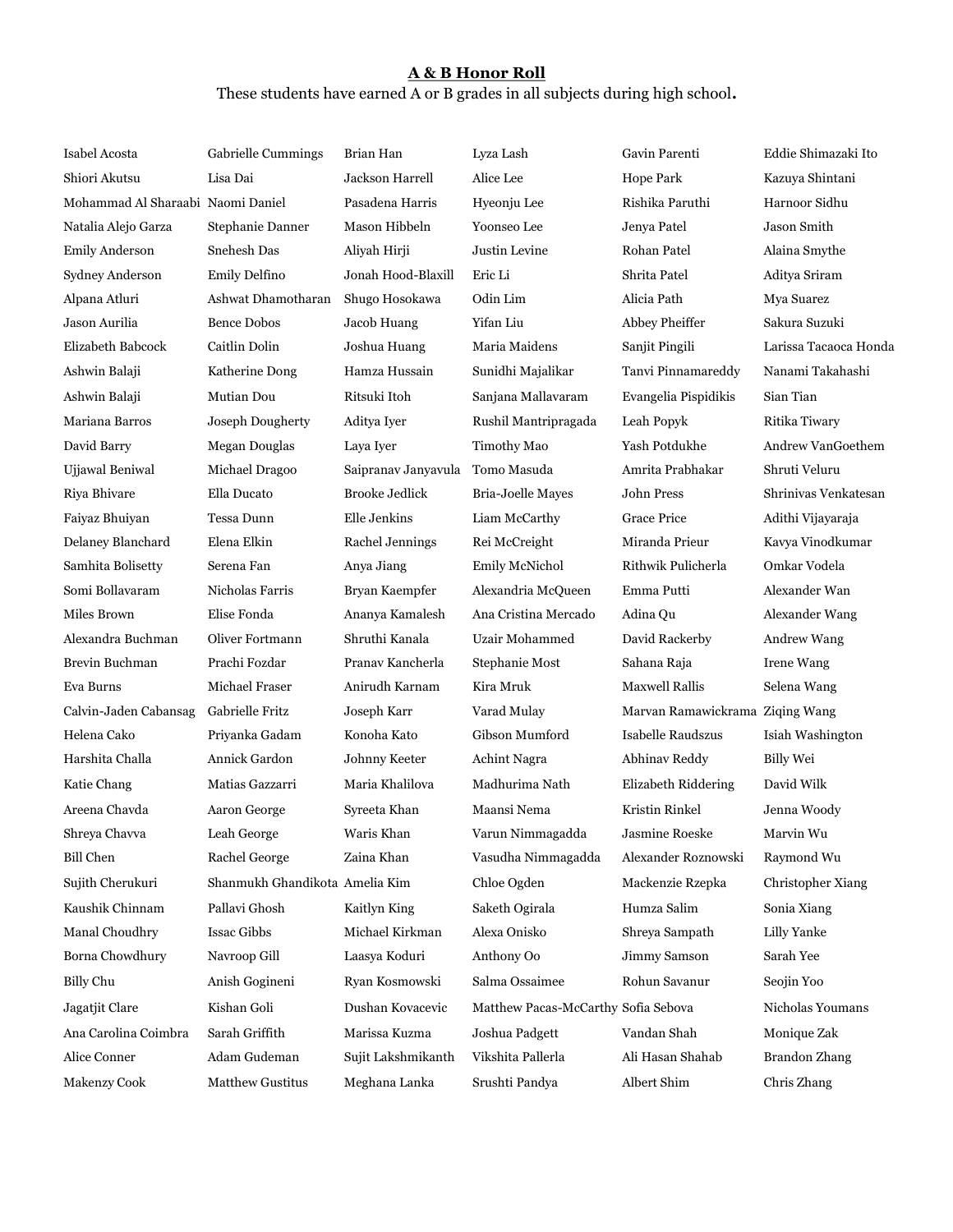### **Presidential Award for Educational Excellence**

This award, from the U.S. Department of Education, is given to students who have a minimum overall grade point average of 3.5 and who score at the 85th percentile or higher in math or reading on standardized achievement tests.

| Yasmeen Abiad           | Snehesh Das                       | Jacob Huang              | Odin Lim               | Rohan Patel           | Harjot Singh         |
|-------------------------|-----------------------------------|--------------------------|------------------------|-----------------------|----------------------|
| Isabel Acosta           | Emily Delfino                     | Joshua Huang             | Yifan Liu              | Shrita Patel          | Jason Smith          |
| Shiori Akutsu           | Om Deshpande                      | Hamza Hussain            | Bryce Lubin            | Srujan Patil          | Alaina Smythe        |
| Natalia Alejo Garza     | Ashwat Dhamotharan                | Ritsuki Itoh             | Rahul Madan            | <b>Steven Perrine</b> | Kaylie Snow          |
| Aparna Anand            | Antonio Dimovski                  | Aditya Iyer              | Maria Maidens          | Sanjit Pingili        | Karen Sole           |
| <b>Emily Anderson</b>   | <b>Bence Dobos</b>                | Laya Iyer                | Sunidhi Majalikar      | Tanvi Pinnamareddy    | Aditya Sriram        |
| Sydney Anderson         | Katherine Dong                    | Saipranav Janyavula      | Krithika Malayarasan   | Rishika Pinreddy      | Hope Steffen         |
| Jishnav Arcota          | Mutian Dou                        | Elle Jenkins             | Sanjana Mallavaram     | Evangelia Pispidikis  | Mya Suarez           |
| Alpana Atluri           | Joseph Dougherty                  | Rachel Jennings          | Rushil Mantripragada   | Akhil Polakampalli    | Srikar Sureddi       |
| Jason Aurilia           | <b>Megan Douglas</b>              | Anya Jiang               | Timothy Mao            | Yash Potdukhe         | Sakura Suzuki        |
| Elizabeth Babcock       | Ella Ducato                       | Parker Jones             | Tomo Masuda            | Amrita Prabhakar      | Nanami Takahashi     |
| Kavin Bala              | <b>Tessa Dunn</b>                 | Bryan Kaempfer           | Ayane Matsui           | Tarun Prabhakar       | Jordyn Thomas        |
| Ashwin Balaji           | Elena Elkin                       | Ananya Kamalesh          | Bria-Joelle Mayes      | <b>John Press</b>     | Sian Tian            |
| Ashwin Balaji           | Serena Fan                        | Shruthi Kanala           | Liam McCarthy          | <b>Grace Price</b>    | Ritika Tiwary        |
| Mariana Barros          | Nicholas Farris                   | Pranav Kancherla         | Rei McCreight          | Benjamin Prisby       | Andrew VanGoethem    |
| David Barry             | Avy Fimiani                       | Karthik Kandikonda       | Natalie McCue          | Rithwik Pulicherla    | Shruti Veluru        |
| Ujjawal Beniwal         | Elise Fonda                       | Meenakshi Kannan         | Joshua McLees          | Emma Putti            | Shrinivas Venkatesan |
| Siddhartha Bhattacharya | Oliver Fortmann                   | Anirudh Karnam           | Emily McNichol         | Adina Qu              | Arnav Verma          |
| Riya Bhivare            | Prachi Fozdar                     | Joseph Karr              | Alexandria McQueen     | David Rackerby        | Adithi Vijayaraja    |
| Faiyaz Bhuiyan          | Michael Fraser                    | Zahreef Kazi             | Ana Cristina Mercado   | Roshan Raj            | Avani Vinod          |
| Delaney Blanchard       | Gabrielle Fritz                   | Johnny Keeter            | Uzair Mohammed         | Sahana Raja           | Kavya Vinodkumar     |
| Samhita Bolisetty       | Priyanka Gadam                    | Maria Khalilova          | Stephanie Most         | Saamanthy Rajenthiran | Omkar Vodela         |
| Somi Bollavaram         | Annick Gardon                     | Syreeta Khan             | Varad Mulay            | <b>Maxwell Rallis</b> | Amit Wagh            |
| Emilia Breuning         | Matias Gazzarri                   | Waris Khan               | Gibson Mumford         | Marvan Ramawickrama   | Alexander Wan        |
| Miles Brown             | Aaron George                      | Zaina Khan               | Nithila Murugan        | Isabelle Raudszus     | Alexander Wang       |
| Alexandra Buchman       | Leah George                       | Kaitlyn King             | Achint Nagra           | Abhinav Reddy         | Andrew Wang          |
| Eva Burns               | Rachel George                     | Michael Kirkman          | <b>Mahek Nasser</b>    | Elizabeth Riddering   | Irene Wang           |
| Calvin-Jaden Cabansag   | Shanmukh Ghandikota Miriam Klenke |                          | Madhurima Nath         | Kristin Rinkel        | Selena Wang          |
| Helena Cako             | Pallavi Ghosh                     | Laasya Koduri            | Maansi Nema            | Jasmine Roeske        | Ziqing Wang          |
| Rocco Camilletti        | <b>Issac Gibbs</b>                | Ryan Kosmowski           | Tanish Nichanametla    | Alexander Roznowski   | Billy Wei            |
| Harshita Challa         | Navroop Gill                      | Dushan Kovacevic         | Varun Nimmagadda       | Nadiia Rudenko        | Tristan Whalen       |
| Katie Chang             | Anish Gogineni                    | Santhosh Kumar           | Vasudha Nimmagadda     | Sofia Ruiz            | David Wilk           |
| Areena Chavda           | Kishan Goli                       | Koshiro Kuroiwa          | Saketh Ogirala         | Mackenzie Rzepka      | Jenna Woody          |
| Shreya Chavva           | Megha Gondi                       | Marissa Kuzma            | Alexa Onisko           | Humza Salim           | Marvin Wu            |
| <b>Bill Chen</b>        | Sarah Griffith                    | Sujit Lakshmikanth       | Anthony Oo             | Shreya Sampath        | Raymond Wu           |
| Sujith Cherukuri        | Adam Gudeman                      | Meghana Lanka            | Salma Ossaimee         | Jimmy Samson          | Christopher Xiang    |
| Kaushik Chinnam         | <b>Matthew Gustitus</b>           | Lyza Lash                | Matthew Pacas-McCarthy | Ishita Saripalle      | Sonia Xiang          |
| <b>Billy Chu</b>        | Derek Haggard                     | Khang Le                 | Joshua Padgett         | Rohun Savanur         | Jungwoo Yang         |
| Jagatjit Clare          | Brian Han                         | Alice Lee                | Kusumita Paladugu      | Anisha Savarala       | Lilly Yanke          |
| Ana Carolina Coimbra    | Jackson Harrell                   | Hyeonju Lee              | Vikshita Pallerla      | Vandan Shah           | Sarah Yee            |
| Alice Conner            | Mason Hibbeln                     | Chloe Lee                | Srushti Pandya         | Ali Hasan Shahab      | Seojin Yoo           |
| Makenzy Cook            | Aliyah Hirji                      | Yoonseo Lee              | Gavin Parenti          | Albert Shim           | Nicholas Youmans     |
| Gabrielle Cummings      | Anna Ho                           | Justin Levine            | Hope Park              | Eddie Shimazaki Ito   | Monique Zak          |
| Lisa Dai                | Jonah Hood-Blaxill                | $\operatorname{Eric}$ Li | Rishika Paruthi        | Kazuya Shintani       | <b>Brandon Zhang</b> |

Stephanie Danner Kailen Hsieh Vincent Li Om Patel Aryan Singh

Naomi Daniel Shugo Hosokawa HaiLin Li Jenya Patel Harnoor Sidhu Chris Zhang